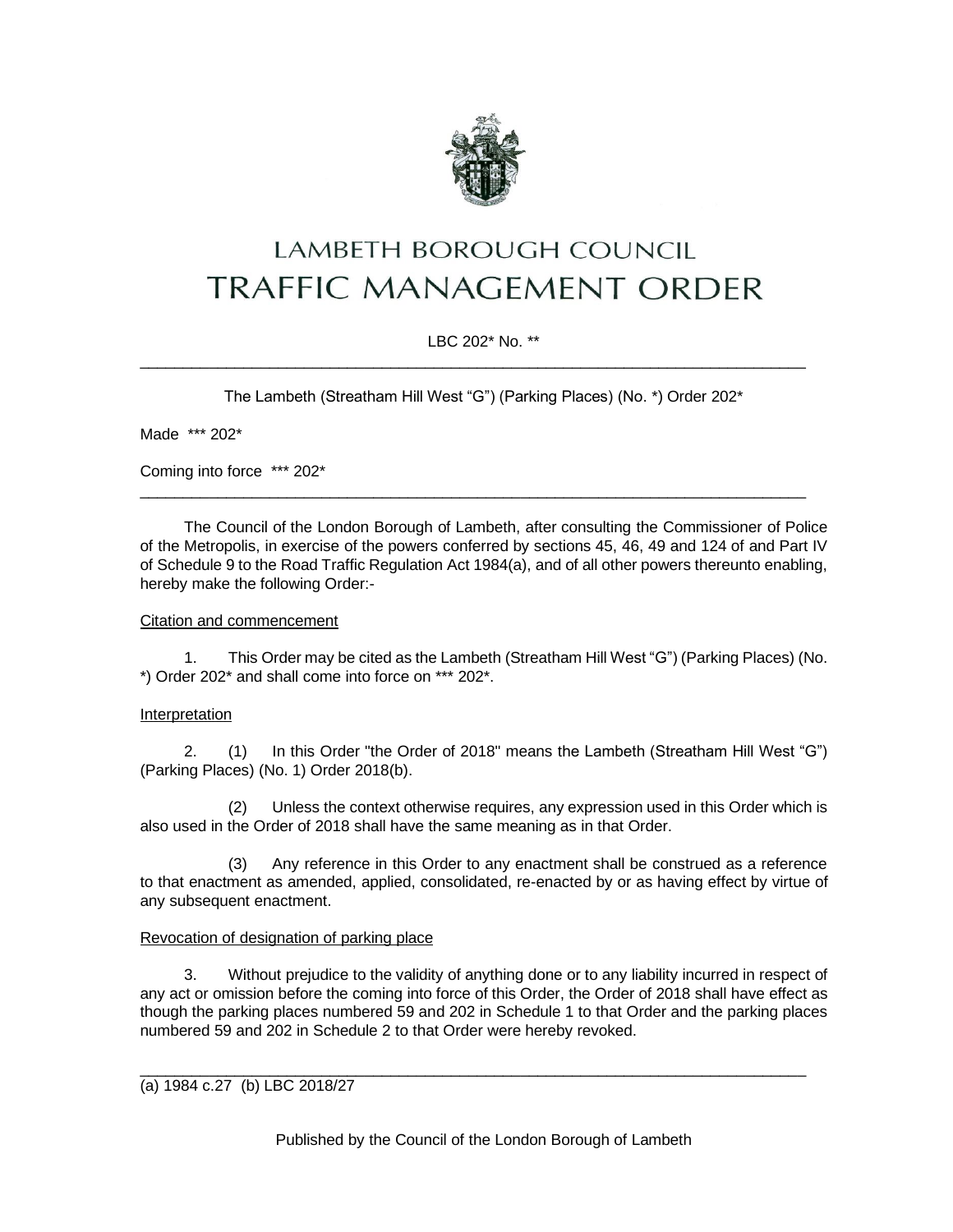## Designation of parking places and application of the Order of 2018 thereto

4. (1) Each area on a highway comprising the length of carriageway of a street specified in column 2 of Schedule 1, 2 or 3 to this Order and bounded on one side of that length by the edge of the carriageway and on the other sides by a white line marking is designated as a parking place.

(2) The reference in this Article to a white line marking shall be construed as a reference to the white line marking (either broken or continuous) provided for in Schedule 7 to the Traffic Signs Regulations and General Directions 2016(a) or, if applicable, authorised by the Secretary of State by virtue of section 64 of the Road Traffic Regulation Act 1984.

(3) The provisions of the Order of 2018 (other than Articles 3 and 16) shall apply to the areas designated as parking places by this Order as if in those provisions any reference to a parking place included a reference to an area designated as a parking place by this Order and as if any reference to Schedule 1 of the Order of 2018 included a reference to Schedule 1 to this Order, as if any reference to Schedule 2 of the Order of 2018 included a reference to Schedule 2 to this Order, as if any reference to Schedule 2A of the Order of 2018 included a reference to Schedule 3 to this Order and as if any reference to Schedule 2B of the Order of 2018 included a reference to Schedule 4 to this Order.

## Placing of traffic signs, etc.

- 5. The Council shall:-
	- (a) place and maintain traffic signs indicating the limits of each parking place referred to in Schedule 1, 2, 3 and 4 to this Order;
	- (b) place and maintain in or in the vicinity of each parking place referred to in Schedule 1, 2, 3 and 4 to this Order traffic signs indicating that such parking place may be used during the permitted hours for the leaving only of the vehicles specified in Article 4(2), 4(4) and 4(5) respectively of the Order of 2018;
	- (c) carry out such other works as is reasonably required for the purposes of the satisfactory operation of each parking place.

Dated this \*\*\*\* day of \*\*\*\* 202\*.

Ben Stevens Highway Network Manager

(a) S.I. 2016/362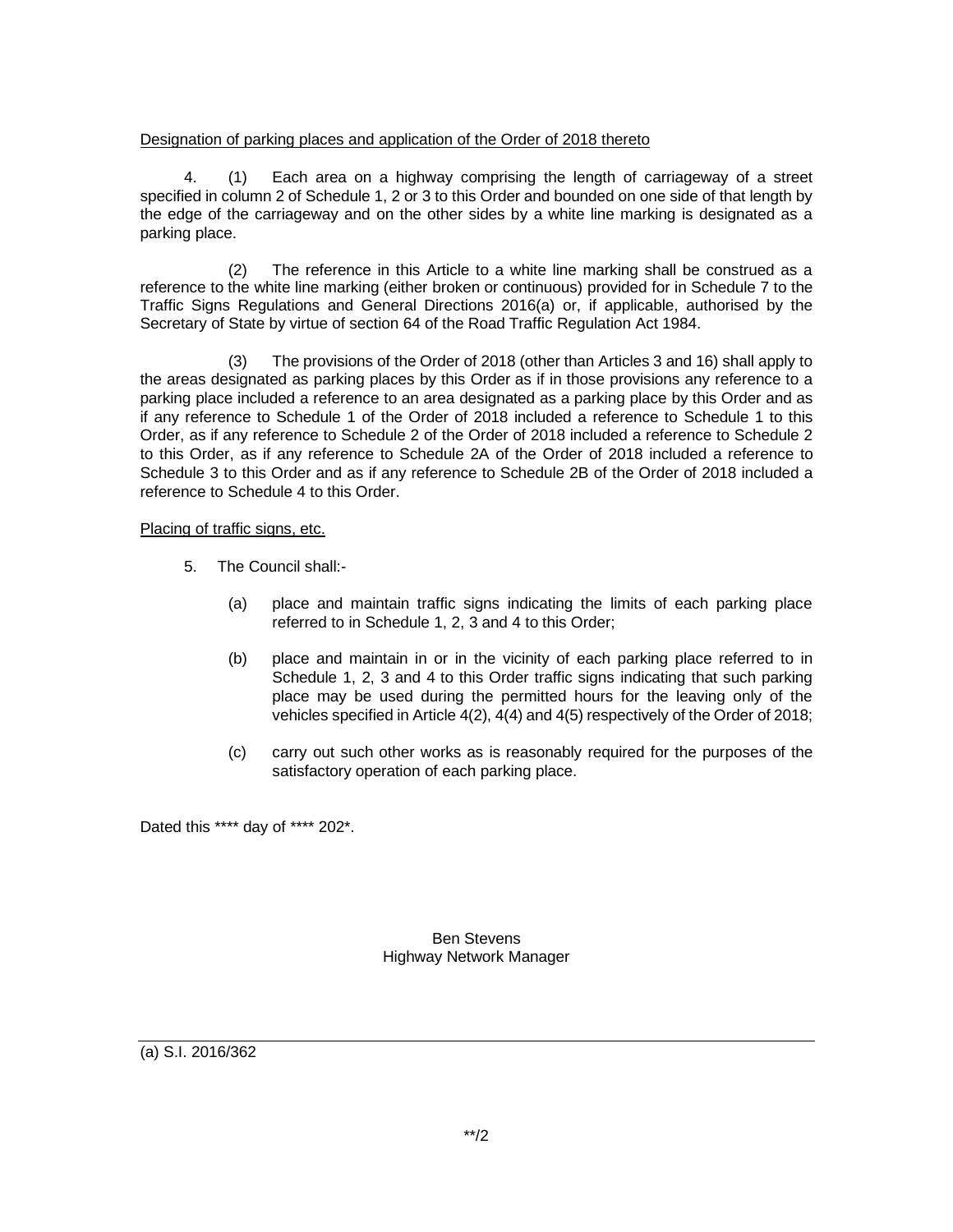#### SCHEDULE 1 (see Article 4)

IN RELATION TO A PARKING PLACE REFERRED TO IN THIS SCHEDULE THE EXPRESSION "PERMITTED HOURS" MEANS THE PERIOD BETWEEN 10 A.M. AND 12 NOON ON MONDAYS TO FRIDAYS INCLUSIVE, ANY SUCH DAY NOT BEING CHRISTMAS DAY, GOOD FRIDAY OR A BANK HOLIDAY.

PARKING PLACES IN WHICH A VEHICLE MAY BE LEFT DURING THE PERMITTED HOURS PROVIDED:-

- (A) THE PARKING CHARGE HAS BEEN PAID USING THE ELECTRONIC PAYMENT SYSTEM (AND THE VEHICLE IS LEFT FOR NOT MORE THAN A MAXIMUM PERIOD OF ONE HOUR); OR
- (B) THE VEHICLE DISPLAYS EITHER A VALID HARD COPY RESIDENT'S PERMIT, A VALID HARD COPY CAR CLUB PERMIT, A VALID HARD COPY HEALTH CARE PERMIT, A VALID HARD COPY VISITOR'S PERMIT OR A VALID HARD COPY TRADE PERMIT, ISSUED IN RESPECT OF THAT VEHICLE, OR THERE APPEARS ON A HAND-HELD DEVICE AN INDICATION THAT AN ELECTRONIC VERSION OF ONE OF THOSE PERMITS OR A FLEXIBLE CAR CLUB PERMIT HAS BEEN GRANTED IN RESPECT OF THAT VEHICLE AND THE PERMIT IS VALID.

| Parking<br>Place No. | Designated parking place                                                                                                                                                        | Special<br>manner of<br>standing |
|----------------------|---------------------------------------------------------------------------------------------------------------------------------------------------------------------------------|----------------------------------|
|                      | 2                                                                                                                                                                               |                                  |
| $\star$              | TELFORD AVENUE, the north side, from a point 4.1 metres east of the<br>common boundary of Nos. 61 and 63 Telford Avenue to a point 11.8<br>metres west of that common boundary. |                                  |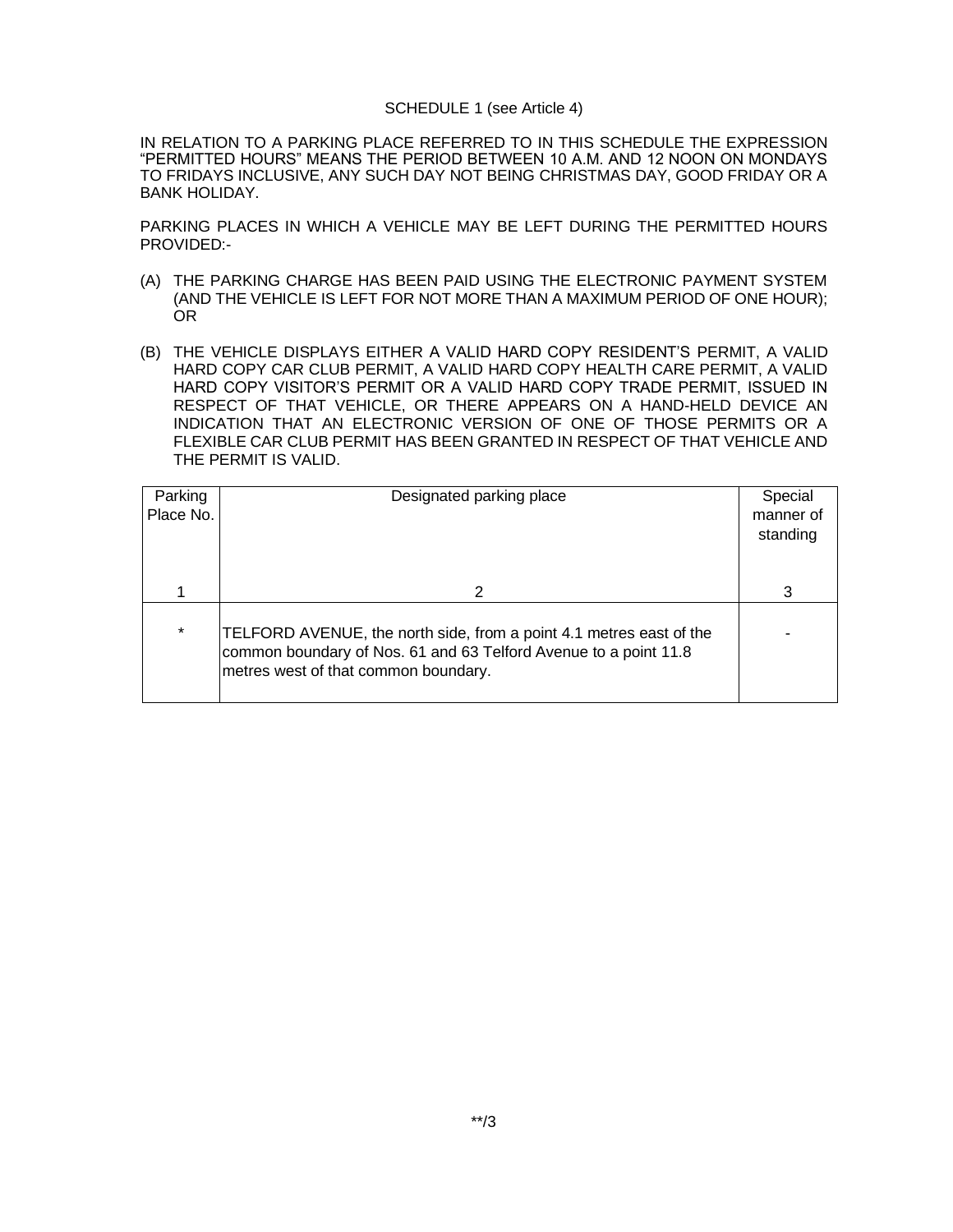IN RELATION TO A PARKING PLACE REFERRED TO IN THIS SCHEDULE THE EXPRESSION "PERMITTED HOURS" MEANS THE PERIOD BETWEEN 10 A.M. AND 12 NOON ON MONDAYS TO FRIDAYS INCLUSIVE, ANY SUCH DAY NOT BEING CHRISTMAS DAY, GOOD FRIDAY OR A BANK HOLIDAY.

PARKING PLACES IN WHICH A VEHICLE MAY BE LEFT DURING THE PERMITTED HOURS PROVIDED:-

(A) THE PARKING CHARGE HAS BEEN PAID USING THE ELECTRONIC PAYMENT SYSTEM (AND THE VEHICLE IS LEFT FOR NOT MORE THAN A MAXIMUM PERIOD OF ONE HOUR); OR

(B) THE VEHICLE DISPLAYS EITHER A VALID HARD COPY RESIDENT'S PERMIT, A VALID HARD COPY BUSINESS PERMIT, A VALID HARD COPY CAR CLUB PERMIT, A VALID HARD COPY TEACHER'S PERMIT, A VALID HARD COPY HEALTH CARE PERMIT, A VALID HARD COPY VISITOR'S PERMIT OR A VALID HARD COPY TRADE PERMIT, ISSUED IN RESPECT OF THAT VEHICLE, OR THERE APPEARS ON A HAND-HELD DEVICE AN INDICATION THAT AN ELECTRONIC VERSION OF ONE OF THOSE PERMITS OR A FLEXIBLE CAR CLUB PERMIT HAS BEEN GRANTED IN RESPECT OF THAT VEHICLE AND THE PERMIT IS VALID.

| Parking<br>Place No. | Designated parking place                                                                                                                                                                              | Special<br>manner of<br>standing |
|----------------------|-------------------------------------------------------------------------------------------------------------------------------------------------------------------------------------------------------|----------------------------------|
|                      | 2                                                                                                                                                                                                     | 3                                |
|                      | KIRKSTALL GARDENS, the north-east side, from a point 6.6 metres<br>south-east of the common boundary of Nos. 65 and 67 Kirkstall Gardens<br>to a point 4.8 metres north-west of that common boundary. |                                  |
| *                    | STERNHOLD AVENUE, the north side, from a point 8 metres west of a<br>point opposite the common boundary of Nos. 115 and 117 Sternhold<br>Avenue, westward for a distance of 6 metres.                 |                                  |
| *                    | STERNHOLD AVENUE, the north side, from a point 3 metres west of a<br>point opposite the common boundary of Nos. 115 and 117 Sternhold<br>Avenue, westward for a distance of 5 metres.                 |                                  |
| *                    | TENHAM AVENUE, the east side, from a point 14 metres north of the<br>northern kerb-line of Sternhold Avenue, northwards for a distance of 15.2<br>metres.                                             |                                  |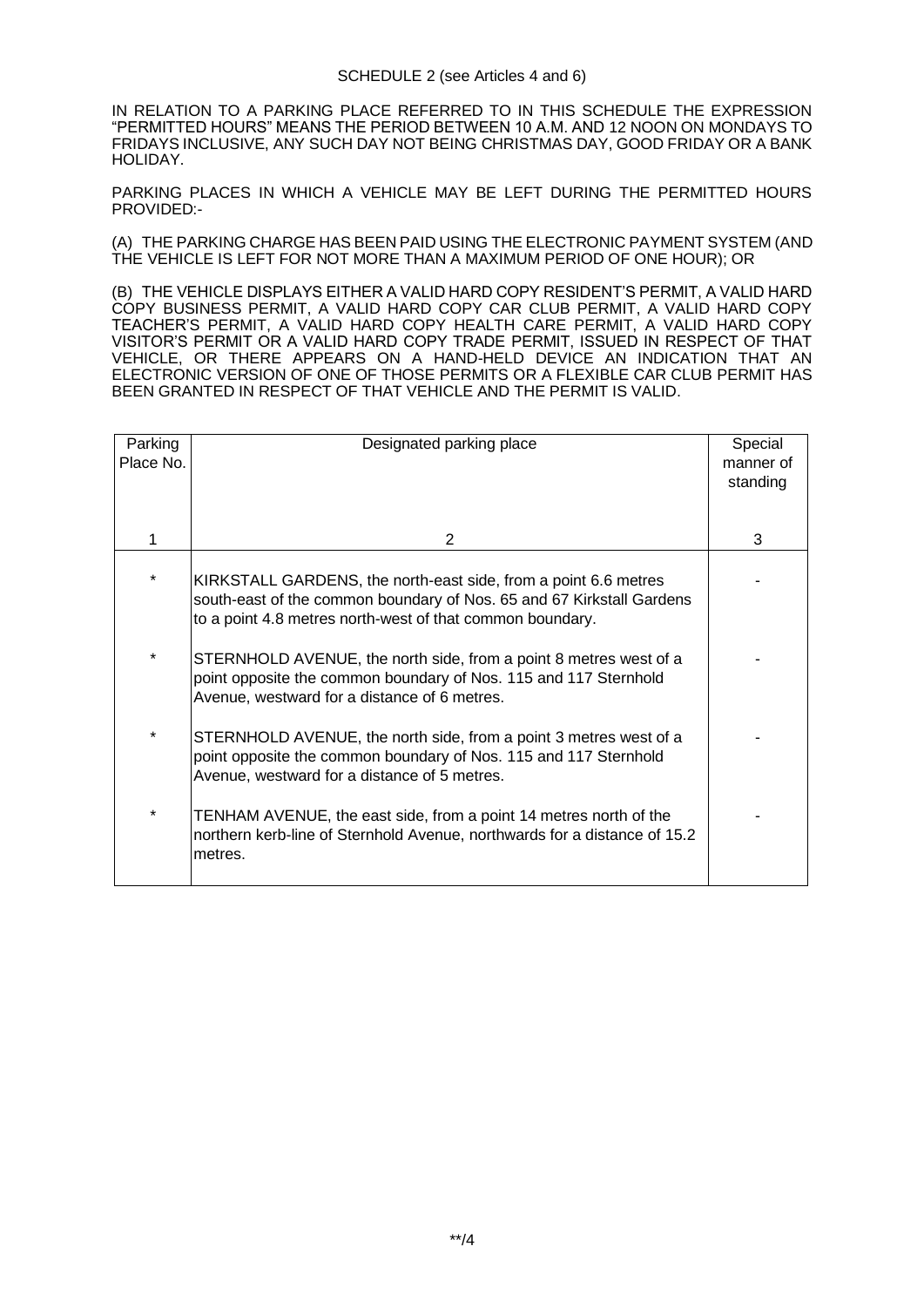IN RELATION TO A PARKING PLACE REFERRED TO IN THIS SCHEDULE THE EXPRESSION "PERMITTED HOURS" MEANS AT ANY TIME (AND THE VEHICLE IS LEFT FOR NOT MORE THAN A MAXIMUM PERIOD OF TWENTY-FOUR HOURS).

PARKING PLACES IN WHICH A VEHICLE MAY BE LEFT DURING THE PERMITTED HOURS PROVIDED THE VEHICLE DISPLAYS EITHER A VALID HARD COPY RESIDENT'S PERMIT, A VALID HARD COPY CAR CLUB PERMIT, A VALID HARD COPY VISITOR'S PERMIT OR A VALID HARD COPY TRADE PERMIT, ISSUED IN RESPECT OF THAT VEHICLE, OR THERE APPEARS ON A HAND-HELD DEVICE AN INDICATION THAT AN ELECTRONIC VERSION OF ONE OF THOSE THAT PERMITS OR A FLEXIBLE CAR CLUB PERMIT HAS BEEN GRANTED IN RESPECT OF THAT VEHICLE AND THE PERMIT IS VALID, PROVIDED THAT THE ELECTRICAL STORAGE BATTERY OF THAT VEHICLE IS IN THE PROCESS OF BEING CHARGED FROM A MAINS ELECTRICAL SOURCE ADJACENT TO THAT PARKING PLACE.

| Parking<br>place<br>No. | Designated parking place                                                                                                                                                                                                                                                                                                                           | Special<br>manner of<br>standing |
|-------------------------|----------------------------------------------------------------------------------------------------------------------------------------------------------------------------------------------------------------------------------------------------------------------------------------------------------------------------------------------------|----------------------------------|
|                         | 2                                                                                                                                                                                                                                                                                                                                                  | 3                                |
|                         | STERNHOLD AVENUE, the north side, from a point 8 metres west of a<br>point opposite the common boundary of Nos. 115 and 117 Sternhold<br>Avenue, westward for a distance of 6 metres.<br>TENHAM AVENUE, the east side, from a point 12.5 metres north of the<br>northern kerb-line of Sternhold Avenue, northwards for a distance of 7<br>lmetres. |                                  |